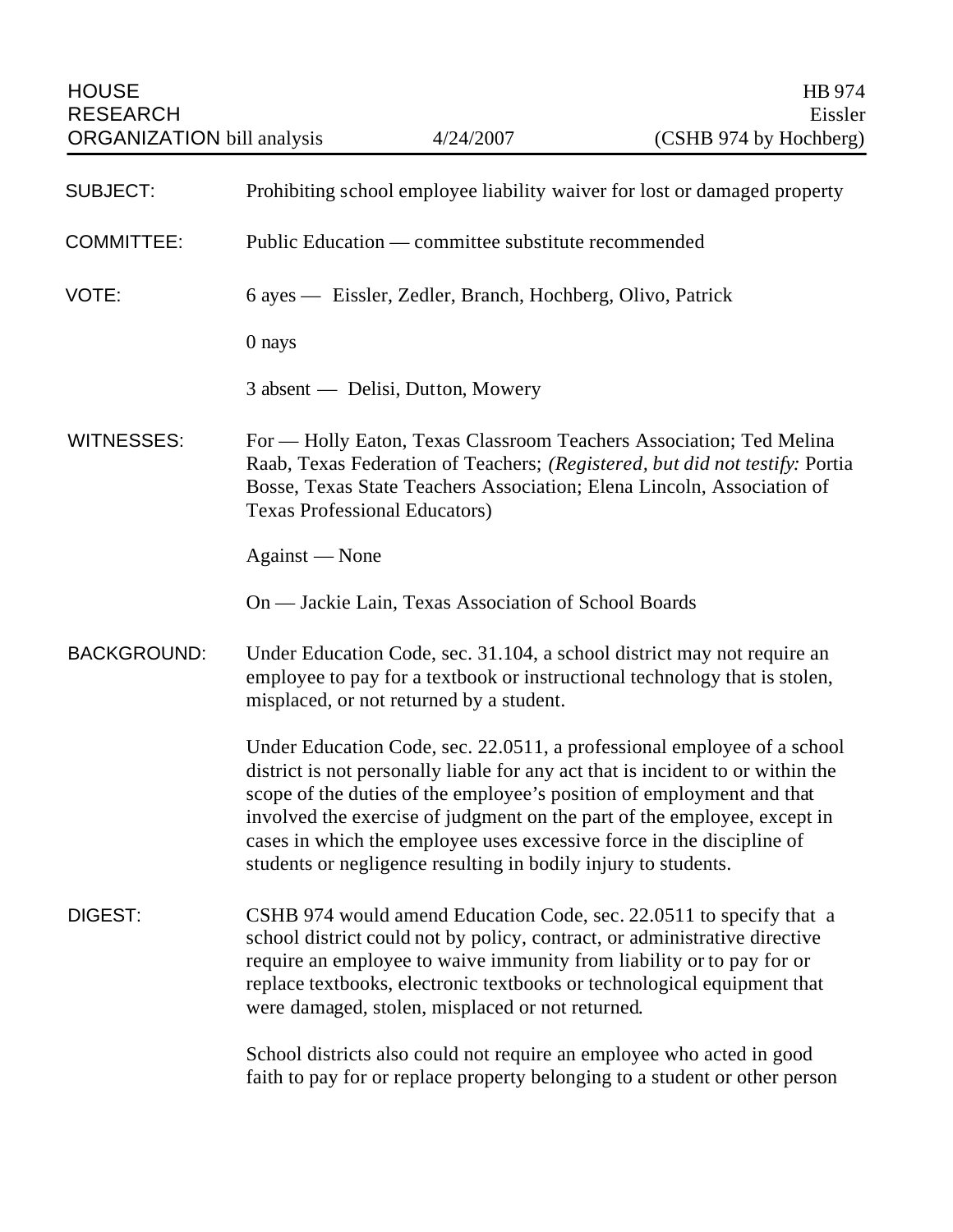## HB 974 House Research Organization page 2

that was or had been in the employee's possession because of an act within the scope of the employee's job duties.

A school district could enter into a written agreement with a school employee in which the employee assumed financial responsibility for the off-site use of electronic textbooks or technological equipment for personal business. A written agreement in such a case, which would have to be separate from the employment contract, would need clearly to inform the employee of the amount of financial responsibility and suggest that the employee obtain appropriate insurance. An employee would not have to enter into such an agreement as a condition of employment.

CSHB 974 would invalidate any existing assumption of liability or waiver of immunity from liability entered into before the bill's effective date. The bill would take immediate effect if finally passed by a two -thirds record vote of the membership of each house. Otherwise, it would take effect September 1, 2007.

SUPPORTERS SAY:

CSHB 974 would make it clear that teachers and other school employees acting in good faith were not liable for textbooks, instructional materials, or other equipment that was lost, damaged, stolen or confiscated from a student as part of the employee's job duties. This statutory protection is needed because some school administrators have indicated that teachers could be asked to pay for or replace cell phones, pagers, computers or other equipment if the equipment were damaged after a teacher had confiscated it from a student. The bill would clarify that no school district could hold a teacher liable in such situations if the teacher or another school employee acted in good faith.

The committee substitute would address concerns about when school employees contracted independently with school districts to use certain equipment at home. In these cases, employees could be held responsible for the value of the equipment because they were directly involved in its use. The bill would not create an exemption for criminal liability. If an employee stole computer equipment or engaged in other criminal activity, the employee still could be held liable under criminal laws.

**OPPONENTS** SAY: No apparent opposition.